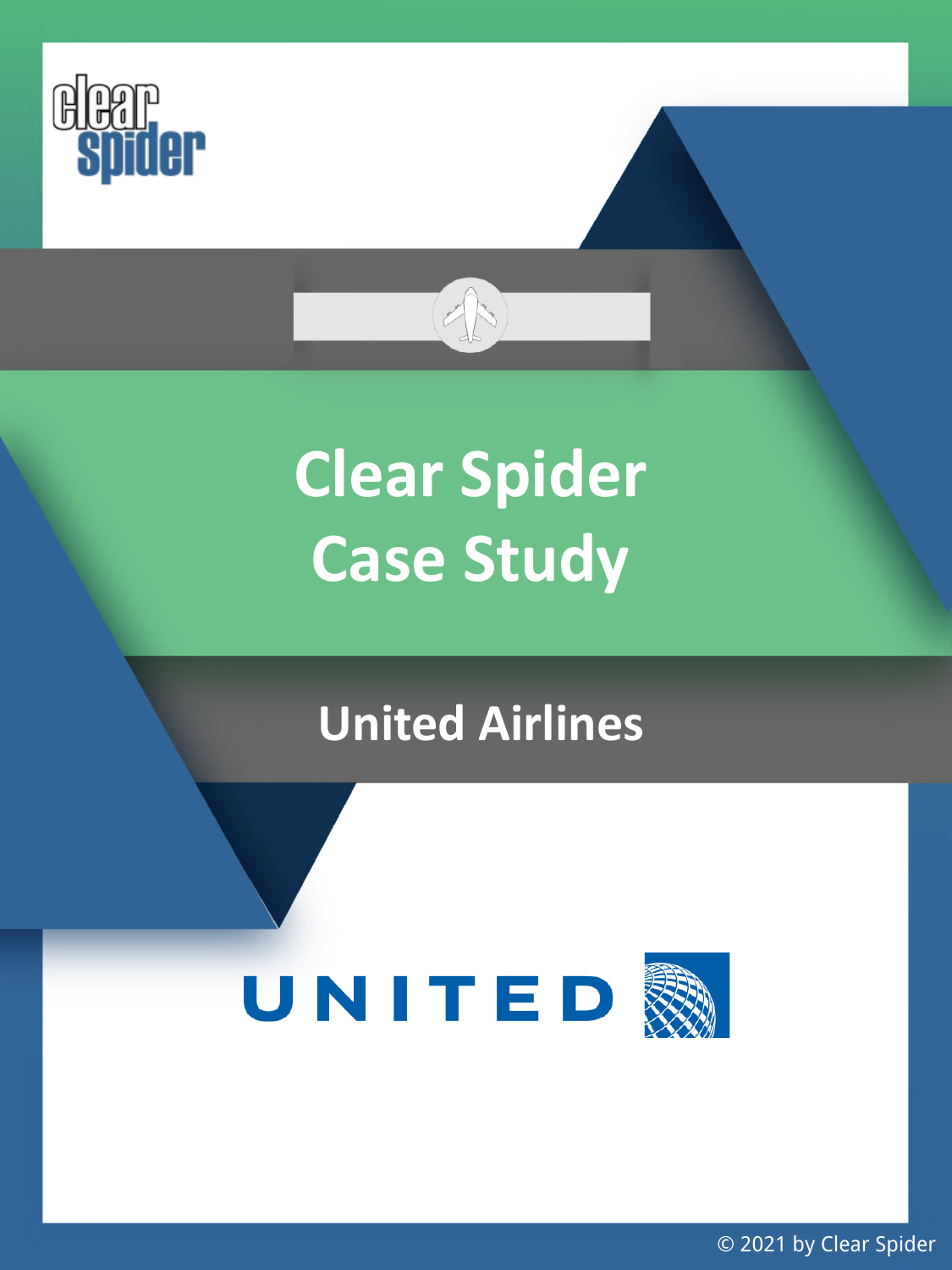| <b>United Airlines</b>           | 1 |
|----------------------------------|---|
| <b>Before Clear Spider</b>       | 2 |
| <b>What They Needed</b>          | 3 |
| <b>Why Clear Spider?</b>         | 4 |
| <b>System Implementation</b>     | 5 |
| <b>Results</b>                   | 6 |
| <b>Connect with Clear Spider</b> |   |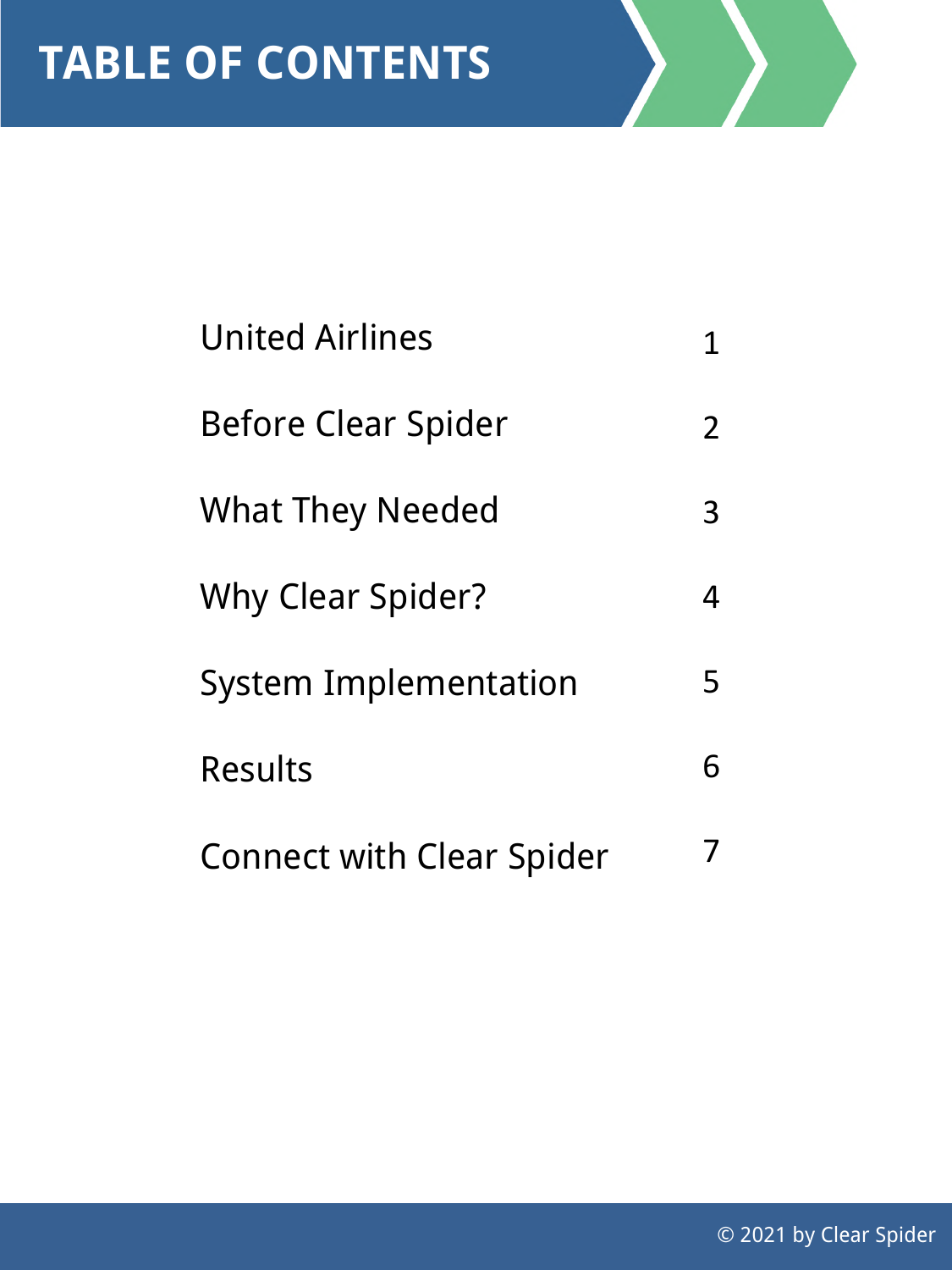United Airlines is a major American airline company that operates more than 4,600 large domestic and international flights a day, to 354 airports, across 5 continents.

In 2017, United operated more than 1.6 million flights, carrying over 148 million passengers.





"We are dedicated to setting the standard for customer service among U.S. airlines, as we elevate the experience our customers have with us from booking, to baggage claim."

**- Oscar Munoz**, **CEO**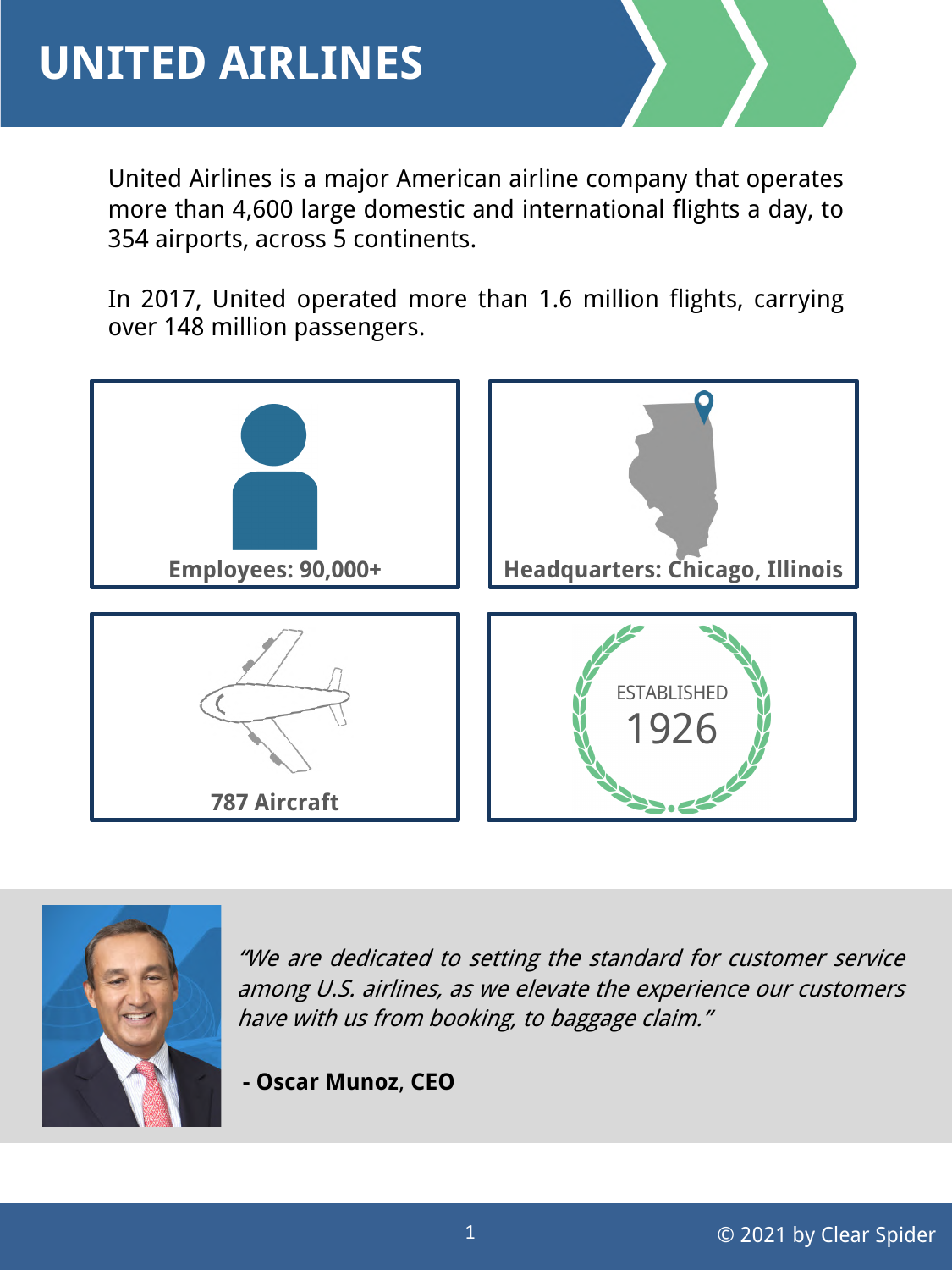#### **BEFORE CLEAR SPIDER**

Before Clear Spider, United Airlines faced many difficulties and challenges with their inventory. These problems caused delays, affected customers, and made operations very complicated. They had no visibility into their stock rooms and did not know how much stock was available at any given location. United Airlines wanted to manage the movement of their products for each local storage room, in real-time. Their existing process was complex and did not capture the intricacies surrounding their inventory as it moved through the terminals.

In addition, they wanted scan-in/scan-out capabilities for all of their consumables such as tags, strollers, etc. The inability to keep their inventory organized led to difficulties in finding certain items, which resulted in problems with their customers. United Airlines often found themselves struggling with their inefficient operations and finding what they were looking for.



During the initial consultations between United Airlines and Clear Spider, United expressed a need for an inventory kiosk management system. They wanted these kiosks to have the ability to allow employees to use keywords to find available stock and record if it was removed or added. The kiosks were to be available 24/7, allow for unlimited users, and produce data, in real-time.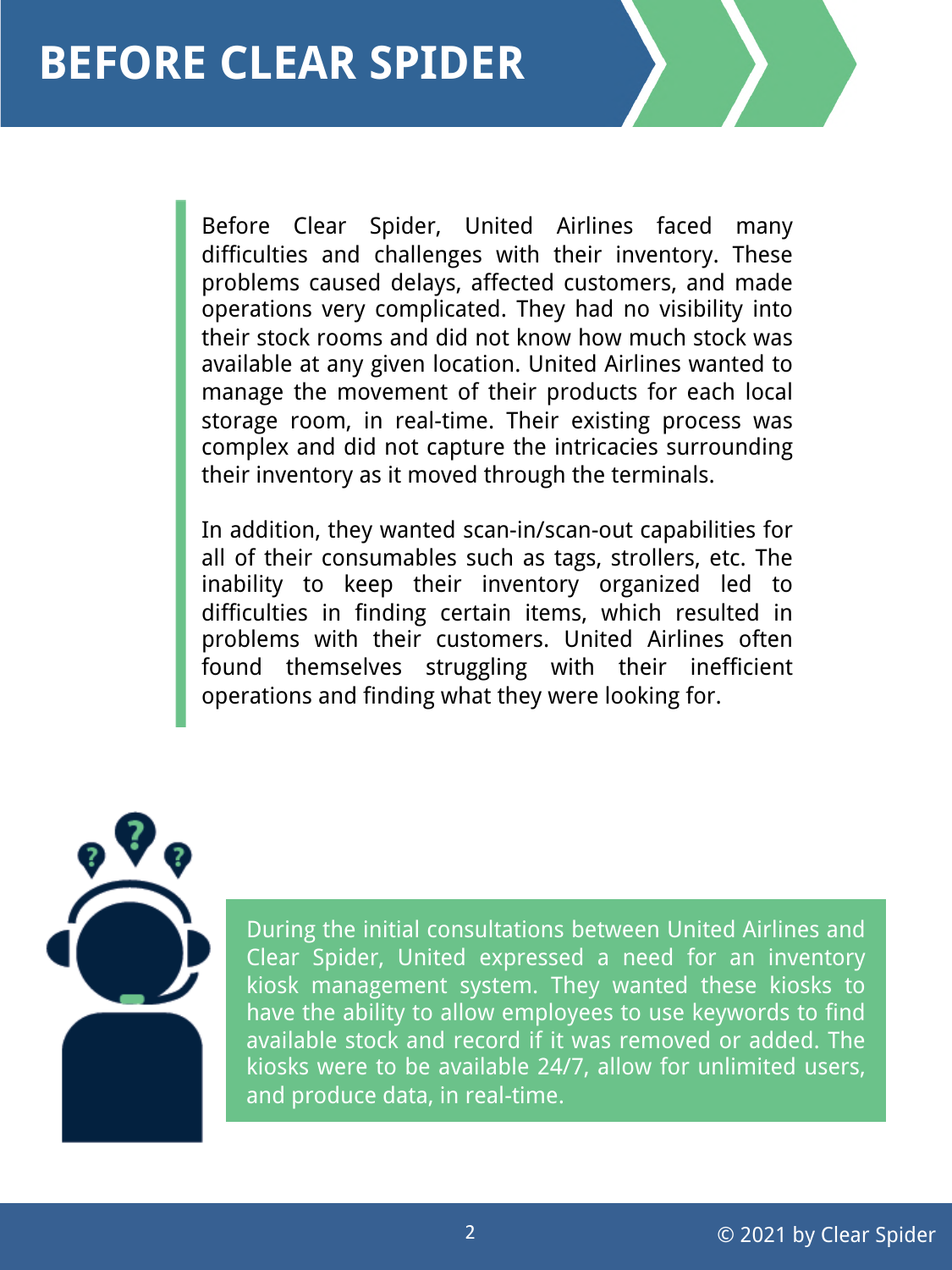#### **WHAT THEY NEEDED**

To achieve their business objectives and keep track of their consumables:



United Airlines needed full visibility into their storage rooms. They needed the ability to keep track of every transaction and of all of their consumables.



They needed 24/7 access into their system. In addition, they required reporting and analytic functions to analyze the turnover in the warehouses and storage rooms.



It was essential that they gained scanning capabilities to keep track of their inventory and to be able to find items across locations. They needed the ability to check and lookup products.



United Airlines wanted a system that mimicked the price check scanners in large department stores.

The Clear Spider Kiosk was created for that exact purpose. It allows the precise design and functionality you want. It is highly configurable and can be adapted to exact requirements a company needs. The technology and applications are determined by what will work best for the business. Clear Spider developed a robust, easy-to-deploy, serviceable custom Kiosk solution.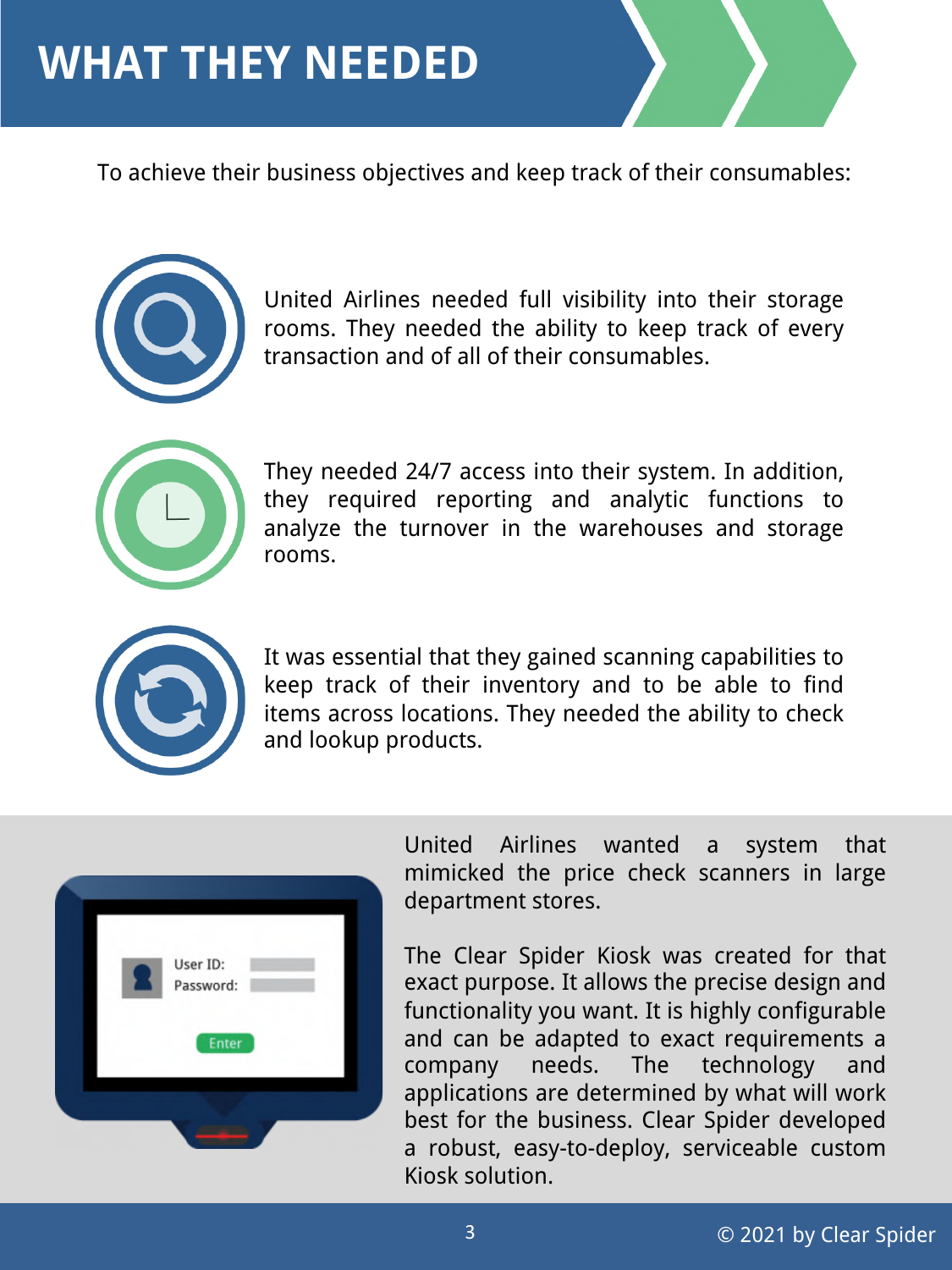The Clear Spider Kiosk is designed to be highly intuitive and allows for an effortless and efficient way to manage inventory. Time is crucial for United Airlines and there is a high demand for a quick turnaround of their inventory. Our Kiosk technology helps them effectively streamline their inventory processes.

The Kiosk is a self-serving technology with a robust back-end and is highly customizable. It includes a built-in scanner which scans items on the go and the software is available for use 24/7.



The Clear Spider Kiosk makes the consumption process quick and user-friendly. Now, United employees scan the barcode on an item, and go. The system logs the transaction, keeps track of all changes, and updates the inventory in real-time. Additionally, a notification is sent when a product is low and needs to be reordered.

The kiosk is able to determine the location, quantity, and other necessary details of your items instantly. United Airlines searches their inventory by scanning the product barcode. Cycle counts are also performed to verify the stock quantity, allowing changes to inventory levels.





The Clear Spider Kiosk tracks users by their ID. Each user is allocated a specific ID that they key in to scan an item and consume it. The system includes jobs, work orders, or cost centers for items taken, and provides a full audit trail.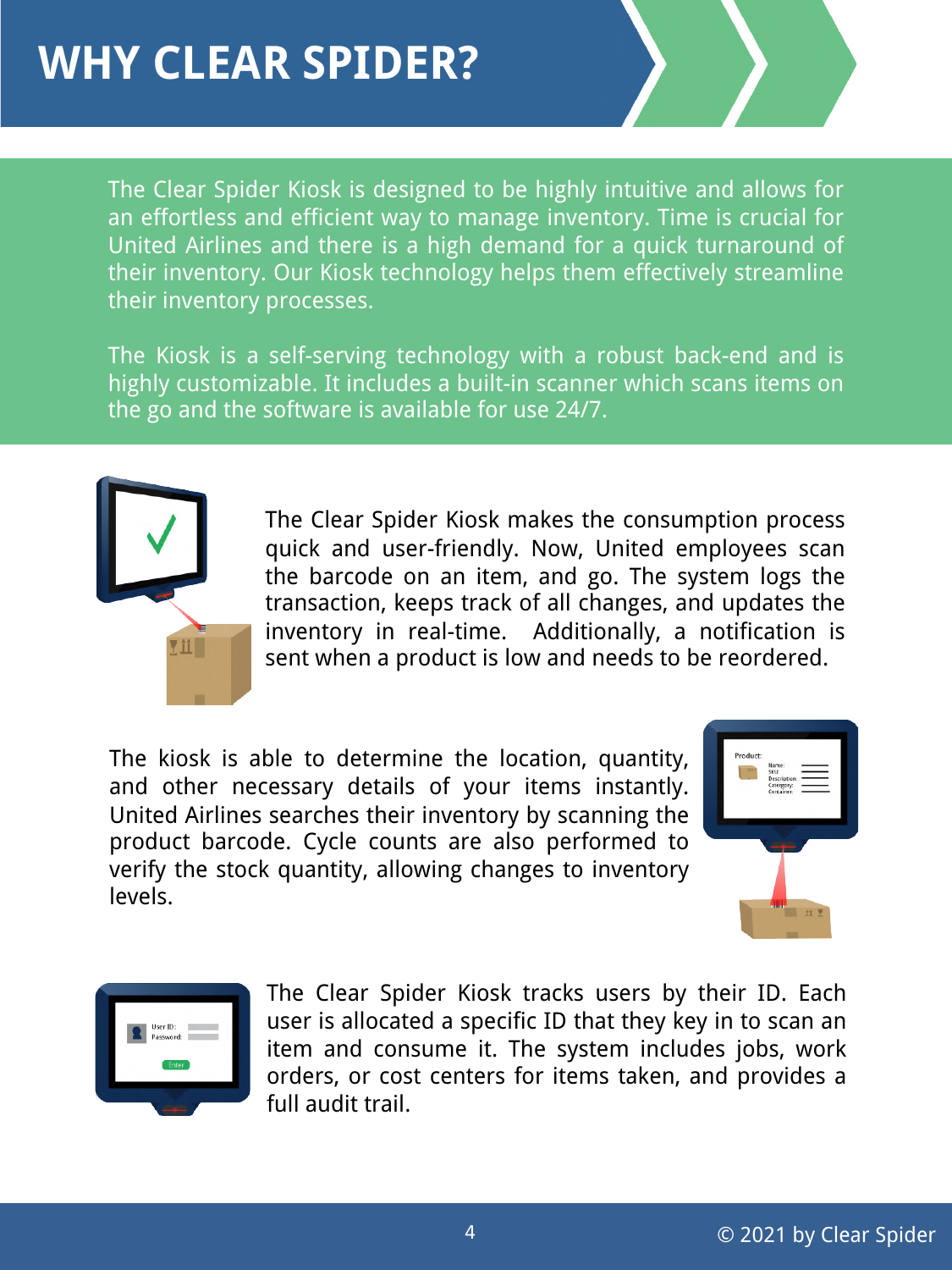#### **SYSTEM IMPLEMENTATION**

After an extensive selection process, United Airlines chose Clear Spider because of the highly customizable solution we created.

Here is a detailed breakdown of the implementation process:

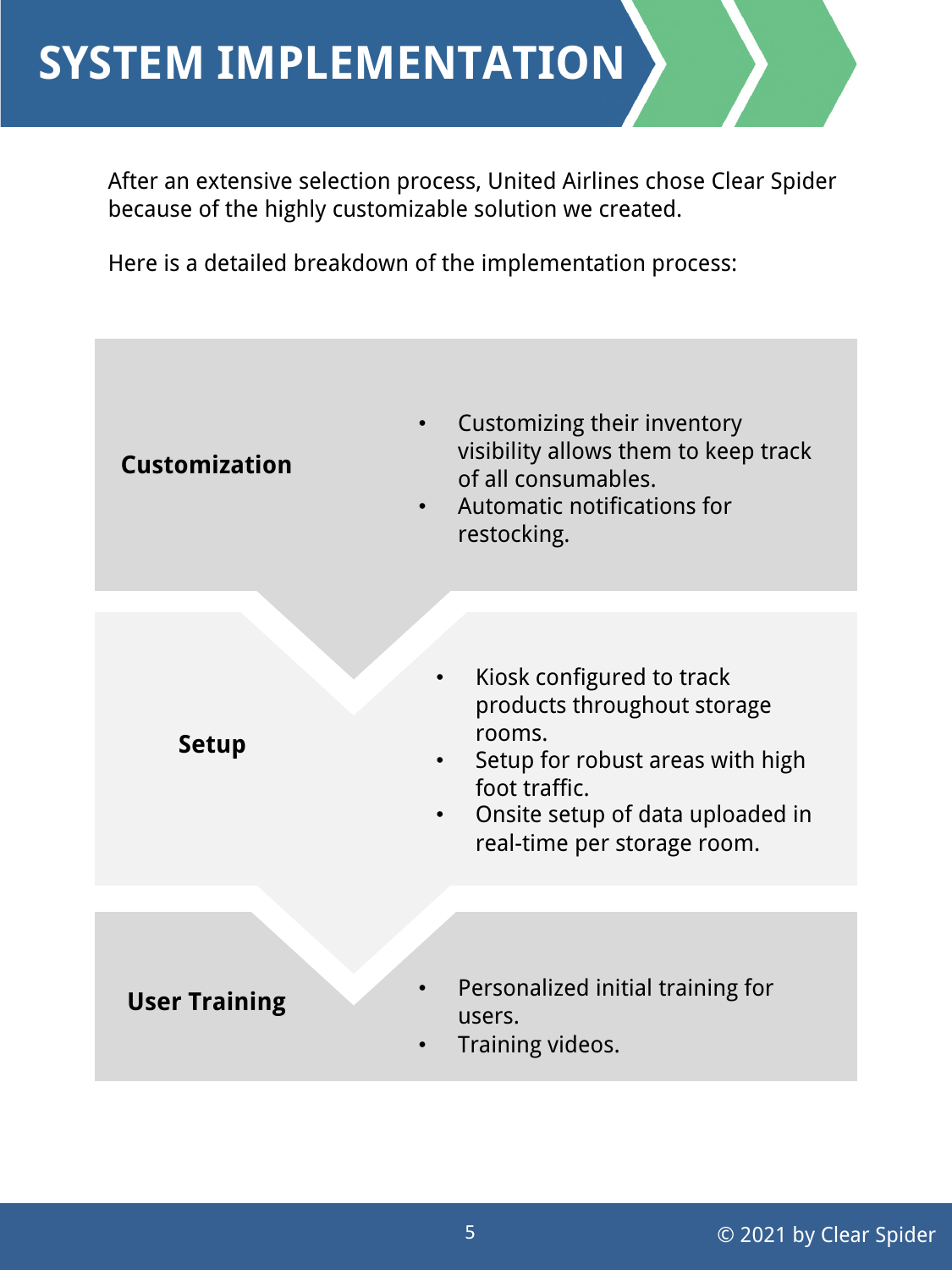

United Airlines have now gained access to real-time visibility of their inventory, throughout their storage rooms. They avoid stock-outs because information regarding items is updated immediately on the system. There have been **8 Kiosks** installed throughout the terminal and there are **over 300 transactions** completed each month.



The Clear Spider Kiosk results in enhanced procurement operations by tracking the stock levels and consumption patterns. It is important to have the most up-to-date information and know when you need to restock. The Clear Spider Kiosk system sends a notification to employees to reorder items without the need for a cycle count.

In addition, the Kiosk has inventory specific analytics so there is always the optimal amount of stock on hand.

Thanks to Clear Spider's Kiosk solution, United Airline's productivity improved immensely. Clear Spider Kiosks have improved United Airline's processes and are now located at all gates throughout the airport selected for the pilot project.